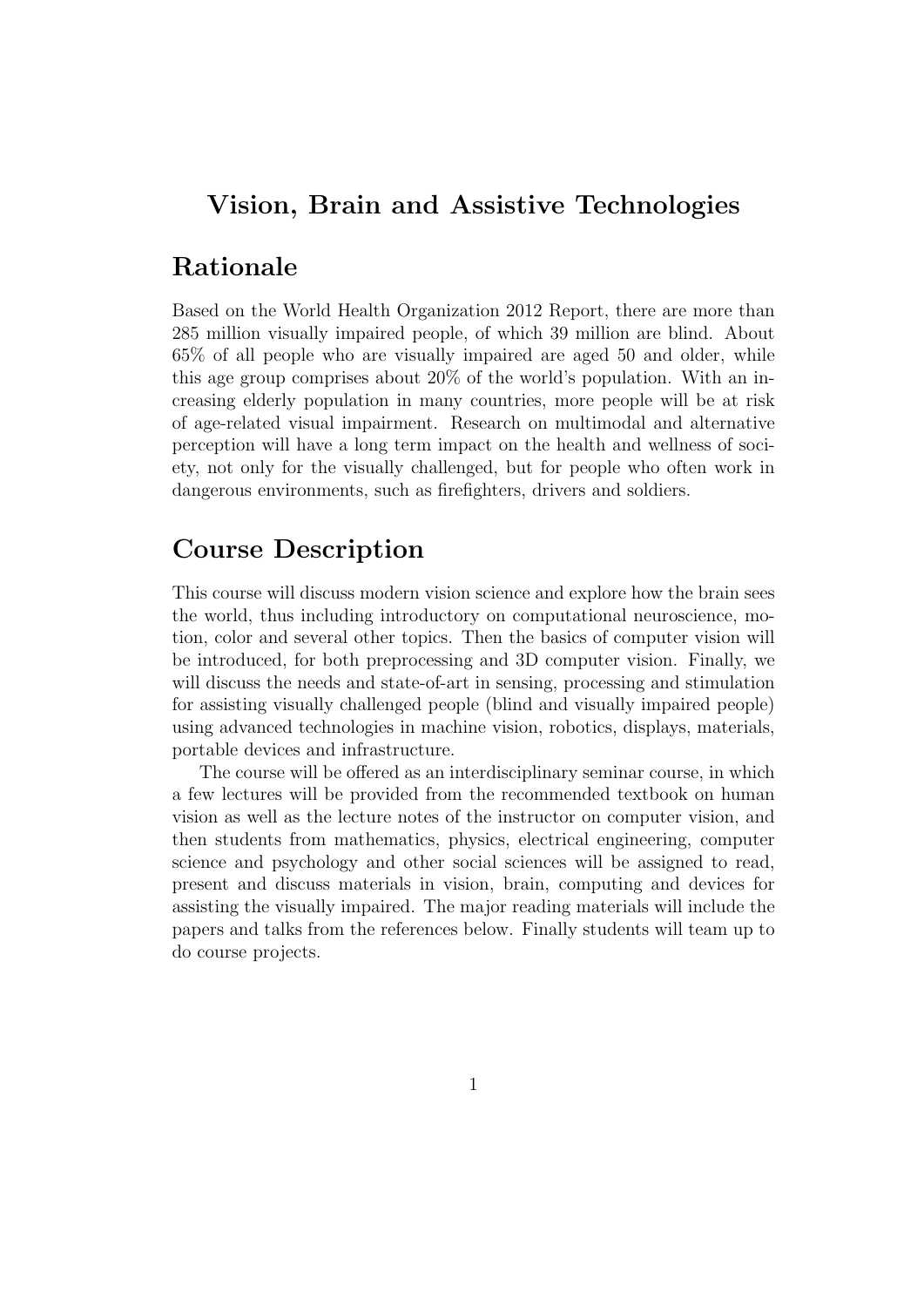## Topic List

Topics may include but are not limited to:

- Introduction to Human and Computer Vision
- Human Eyes and Visual Brain
- Depth and Color
- Image Formation: Digital Image Basics
- Image Enhancement
- Camera Models
- Stereo Vision and Visual Motion
- Assistive Technologies for the Blind and Visually Impaired
- Visual Prosthetics
- Vision Algorithms for the Blind and Visually Impaired

## Learning Objectives

Through the course, the students should be able to:

- Demonstrate basic knowledge of human brain and vision, visual impairment, and computer vision
- Identify need of visually impaired people and related assistive technologies
- Apply computer vision algorithms/techniques and assistive technologies to assisting visually impaired